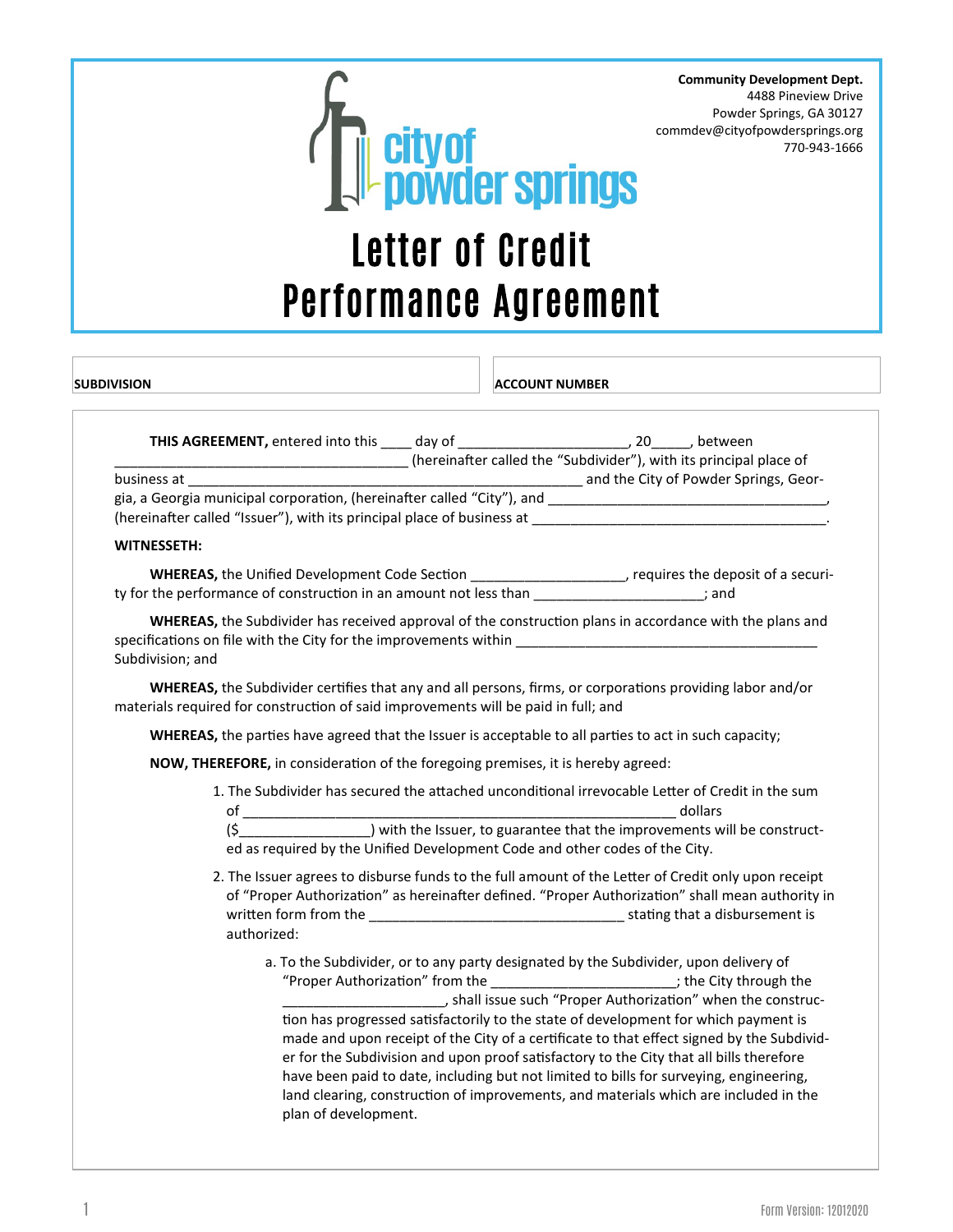**Community Development Dept.** 4488 Pineview Drive Powder Springs, GA 30127 770-943-1666



b. To the City upon delivery of "Proper Authorization" from the

\_\_\_\_\_\_\_\_\_\_\_\_\_\_\_\_\_\_\_\_\_\_\_\_\_\_\_\_\_\_\_\_\_\_\_\_\_, upon his determination that any portion or all of the said improvements have not been constructed by the Subdivider in accordance with the Unified Development Code. The City is authorized, but not obligated, to take over and perform any such uncompleted construction, and to use the funds acquired from the Letter of Credit for such purposes.

c. To any person or corporation upon direction from the City, through the

\_\_\_\_\_\_\_\_\_\_\_\_\_\_\_\_\_\_\_\_\_\_\_\_\_\_, that such funds be paid for any labor and/or materials used in constructing the improvements. The City will direct such payments if it determines that claims for labor and/or materials are just and unpaid. The Subdivider hereby consents to any such payments and authorizes and ratifies any such action on the part of the City and agrees to protect and save harmless the City from any claims of any persons or corporations whosoever on account of any improvements which have not been completed or paid for.

3. A further condition of this Agreement is that the improvements to be made for

Subdivision shall be completed within \_\_\_\_\_\_ months from the date of acceptance of this Agreement by the City and all costs incurred in connection therewith shall be paid in full and in accordance therewith and with the documents and specifications referred to therein or attached thereto, then upon acceptance of the improvements by the City for Subdivider's Maintenance this Agreement shall be null and void; otherwise, it shall remain in full force and effect. If the improvements are not completed within the specified month period, the City is hereby authorized to complete the improvements as specified in Item 2(b) above, using the funds guaranteed under this Agreement.

- 4. The Issuer hereby acknowledges that it has extended an unconditional irrevocable Letter of Credit, referred to in Item 1 above, and represents that it has no obligation whatsoever to any of the parties hereto except to release said funds within 10 days upon delivery of "Proper Authorization" from the \_\_\_\_\_\_\_\_\_\_\_\_\_\_\_\_\_\_\_\_\_\_\_\_\_\_\_\_\_\_\_\_\_. The Subdivider does hereby release and hold the Issuer harmless from any and all claims whatsoever by it against the Issuer for releasing such funds to the City in accordance with the terms thereof. This Agreement shall not be terminated or otherwise allowed to expire without at least 30 days written notice to that effect from the Issuer to both the City and Subdivider.
- 5. If the funds are inadequate to pay for any costs covered by this Agreement, the Subdivider shall pay any and all costs beyond coverage.
- 6. Should any provision of the attached unconditional irrevocable Letter of Credit conflict with the terms of this Agreement, the terms of this Agreement shall control.